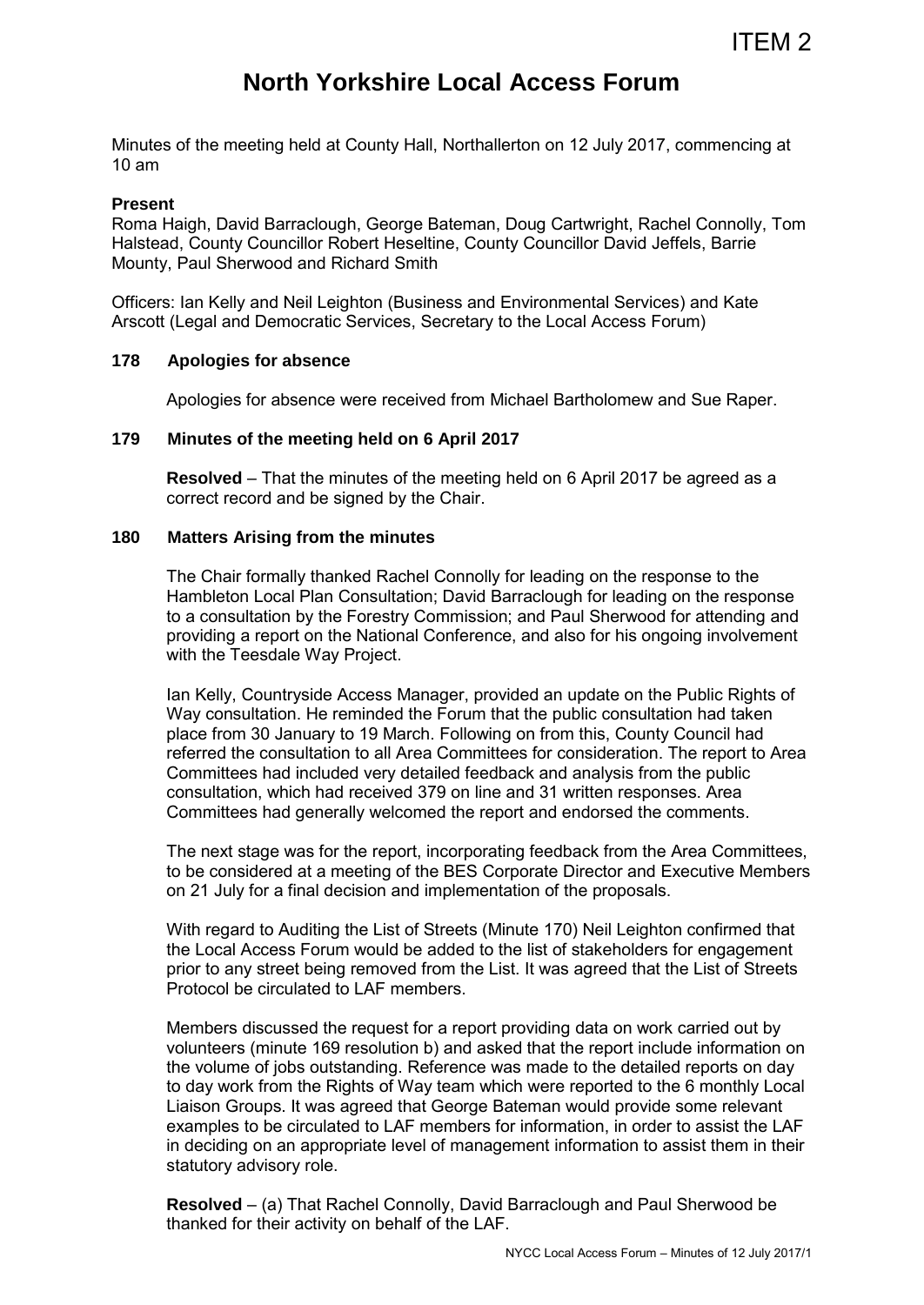(b) That, once published, the Secretary circulates the Public Rights of Way consultation report due to go to the BES Corporate Director and Executive Members meeting on 21 July.

(c) That the List of Streets Protocol be circulated to LAF members, and it be noted that the LAF would be added to the list of stakeholders for engagement prior to any street being removed from the list*.*

(d) That the requested report on data on work completed by volunteers include information on the volume of jobs outstanding.

(e) That example reports to the Local Liaison Groups be circulated to LAF members.

## **181 Public Questions or Statements**

There was one public question or statement registered by Diana Mallinson, speaking about Deadman's Hill. She read out the following statement:

"I am speaking on behalf of the Yorkshire Dales Green Lanes Alliance (YDGLA), which tries to protect green lanes in the Yorkshire Dales National Park and the Nidderdale Area of Outstanding Natural Beauty (AONB) from the problems caused by recreational 4x4s and motorbikes.

Deadman's Hill is part of an ancient cart track which ran north from Middlesmoor in Nidderdale via the hamlet of Lodge to climb over the moorland watershed to Coverdale. When Bradford Corporation built Scar House Reservoir across the cart track in the 1930s, the track was diverted to run across the dam and then along an old bridleway to Lodge. The buildings at Lodge are now ruins, and the only noises which disturb this area, one of the most tranquil parts of the National Park and of the AONB, are grouse-shooting on the National Park side, and 4x4s and motorbikes on Deadman's Hill.

The AONB section of Deadman's Hill has been repaired 3 times since 2000, first by County Council and 4x4 users, and then by the County Council in 2013 and this year. Most of the damage is on the steep section uphill from Lodge, where no trace now remains of the historic cart track. The ruts have been so deep that it was impossible for walkers, mountain bikers, horse riders and even some 4x4s and motorbikes to use this section.

YDGLA members asked you in 2011 and in 2013 to ask the County Council to consider making a permanent traffic regulation order (TRO) banning recreational motor vehicles, in order to restore tranquillity and the amenity of this historic track to non-motorised users and to stop wasting money on repairs that don't stand up to modern motor vehicles. In response Highways said they would monitor the volume of motor vehicles and damage and then make a decision about future management. But their only action has been to repair the route once more, this year, at a cost of £26,000.

I repeat YDGLA's previous pleas, pointing out that repairs are required at ever decreasing intervals, and ask that the LAF ask the County Council to consider making a permanent TRO to take effect as soon as possible after the current temporary TRO expires on 3 October."

Diana Mallinson was asked whether there had been any liaison with the Yorkshire Dales LAF. She responded that the route was a priority issue for the Yorkshire Dales LAF and was reviewed annually. However, the repaired section fell outside the Yorkshire Dales LAF's area.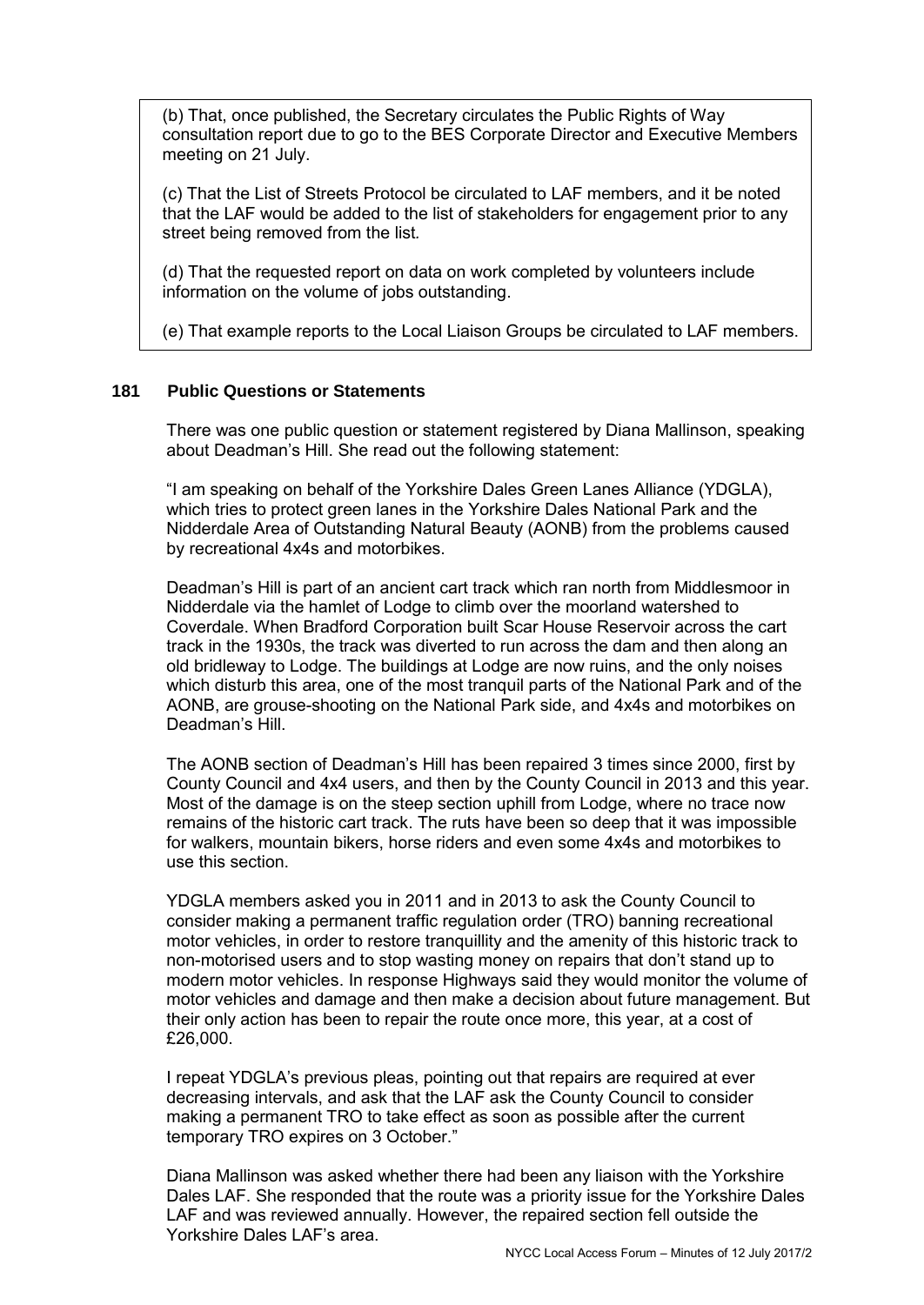Members asked for clarification about the current classification of the route and potential options. Neil Leighton, Team Leader, Network Management, confirmed that the route was an Unclassified Unsurfaced Road (UUR). Repairs had taken place during the period that the Temporary TRO had been in place and the route was expected to re-open in the near future.

In response to members' questions, he clarified that the current temporary TRO was normal practice in order to repair and assess the situation. Any proposal for a permanent TRO was likely to meet with objections. The Council's approach to the management of UURs reflected the position that there was a range of strongly opposing views about their use, and the lack of a consensus on the way forward.

Members decided that a report on the legal position and options should be brought to the next meeting. It was agreed that this report should be about Deadman's Hill specifically and not the wider issue of TROs.

 **Resolved –** That a report be provided for the next meeting of the Local Access Forum setting out the legal position and options regarding Deadman's Hill for the Forum's consideration.

### **182 Highways Authority and Landowner Responsibilities**

The Chair thanked Ian Kelly for providing a very useful report setting out the respective responsibilities of the Highways Authority and of landowners with respect to Rights of Way. She also thanked Richard Smith for providing a range of scenarios for Members' consideration alongside the report.

The following issues were covered in the discussion:

- Members noted that there was a useful leaflet on the website. Ian Kelly indicated that the leaflet would be reviewed as part of the Countryside Access Service Review and would be clearer about enforcement action. Work would also be undertaken on making sure landowners were made aware of their obligations and duty to meet them
- The requirement for the authority to provide a minimum 25% contribution to landowners' costs and different ways of meeting this requirement, for example by providing materials or labour, due to the financial constraints on the local authority
- The extent to which the process required for changing the surface of a Public Right of Way came under planning requirements
- Confirmation that the Definitive Map team would be reviewing how they respond to planning application consultations later this year

**Resolved** – That Ian Kelly be thanked for a very useful report.

#### **183 2026**

This item was a standing item on the agenda, to enable the LAF to discuss any new information regarding the 2026 cut-off date for the recording of public rights of way within the Definitive Map and Statement.

Paul Sherwood reported that there had been a suggestion from Natural England at the National LAF Conference that the 2026 deadline may be extended.

# **184 Craven Draft Local Plan Consultation**

The Forum considered a report advising them that Craven District Council was currently consulting on the third pre-publication draft of the Craven Local Plan. The District Council had provided a briefing note on the consultation to assist members.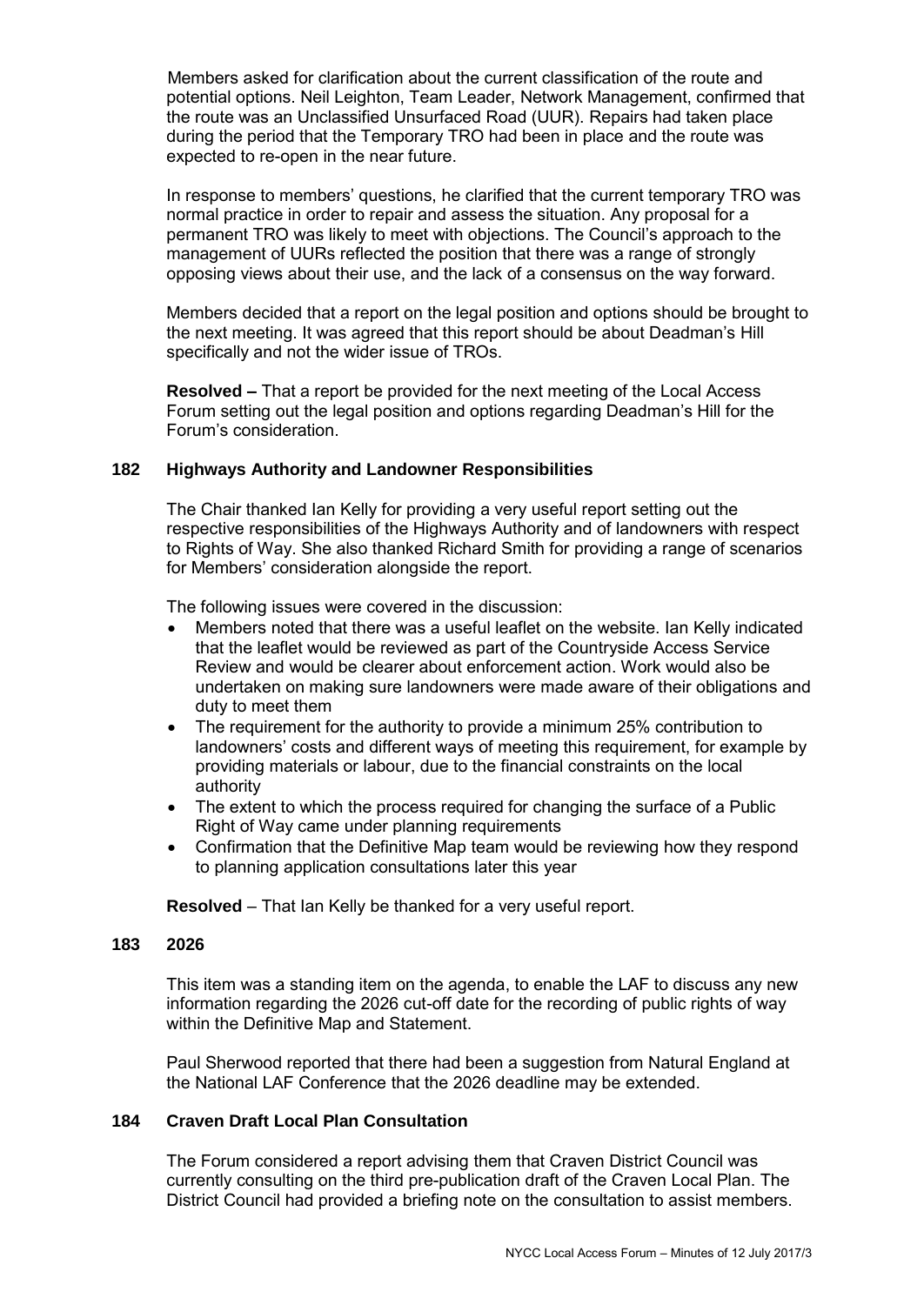It was agreed that Mike Bartholomew, as the relevant District Council liaison representative, would be asked if he would be willing to work with the Secretary to prepare a formal response to the consultation by the deadline of 31 July. LAF members were asked to provide any comments by email.

**Resolved** – That the relevant District Council liaison representative and the Secretary prepare a draft formal response to the consultation, and circulate it by email for members' comments prior to submission on behalf of the Forum.

#### **185 Grasscutting on Verges**

Rachel Connolly raised her concerns that grasscutting on verges was not taking place on the A1 Local Access Roads according to agreements made as part of the work with the Non-Motorised Users Group, and following on from the Public Inquiry Inspector's report. She sought the LAF's support in asking North Yorkshire County Council to ensure the verges are mown to the widths agreed by the Inspector when they assume responsibility for them.

**Resolved –** That Rachel Connolly provide details of the reference in the Inspector's report to the Secretary, and that the Secretary seeks clarification of the position from the County Council.

## **186 National Conference**

The Forum noted a feedback report from Paul Sherwood, who had attended the National Conference on behalf of the LAF. Members also noted correspondence from the Regional Access Forum following the conference. Members noted the concerns raised with regard to the venue.

The Local Access Forum was concerned to note the comments reported from the representative for Cycling UK which potentially condoned illegal activity.

**Resolved** – That the report be noted and that Paul Sherwood be thanked for attending on behalf of the LAF.

## **187 District Council Updates**

The Forum considered a report of the Secretary providing an update on liaison with District Councils, including responses to a Forestry Commission consultation and a planning application in Richmondshire; an update on the Teesdale Way Project; and correspondence with rail representatives regarding HS2*.* 

Paul Sherwood indicated that the funding for the Teesdale Way Project included £3,000 from North Yorkshire County Council in light of the two very short sections in the county area.

Roma Haigh reported that she had been following up matters with regard to HS2. The impact in North Yorkshire would be limited to the Selby area and it was agreed that she would speak to Tom Halstead about following this up. Ian Kelly indicated that the County Council was also being consulted with regard to HS2 Rights of Way issues and that the Council had a lead officer for HS2.

Rachel Connolly updated members that she had put forward a suggestion regarding the principle of a river crossing in association with Ripon Quarry, although acknowledging that funding was not identified. LAF members offered their support to her in pursuing the possibility, and Rachel Connolly undertook to keep members informed of any developments.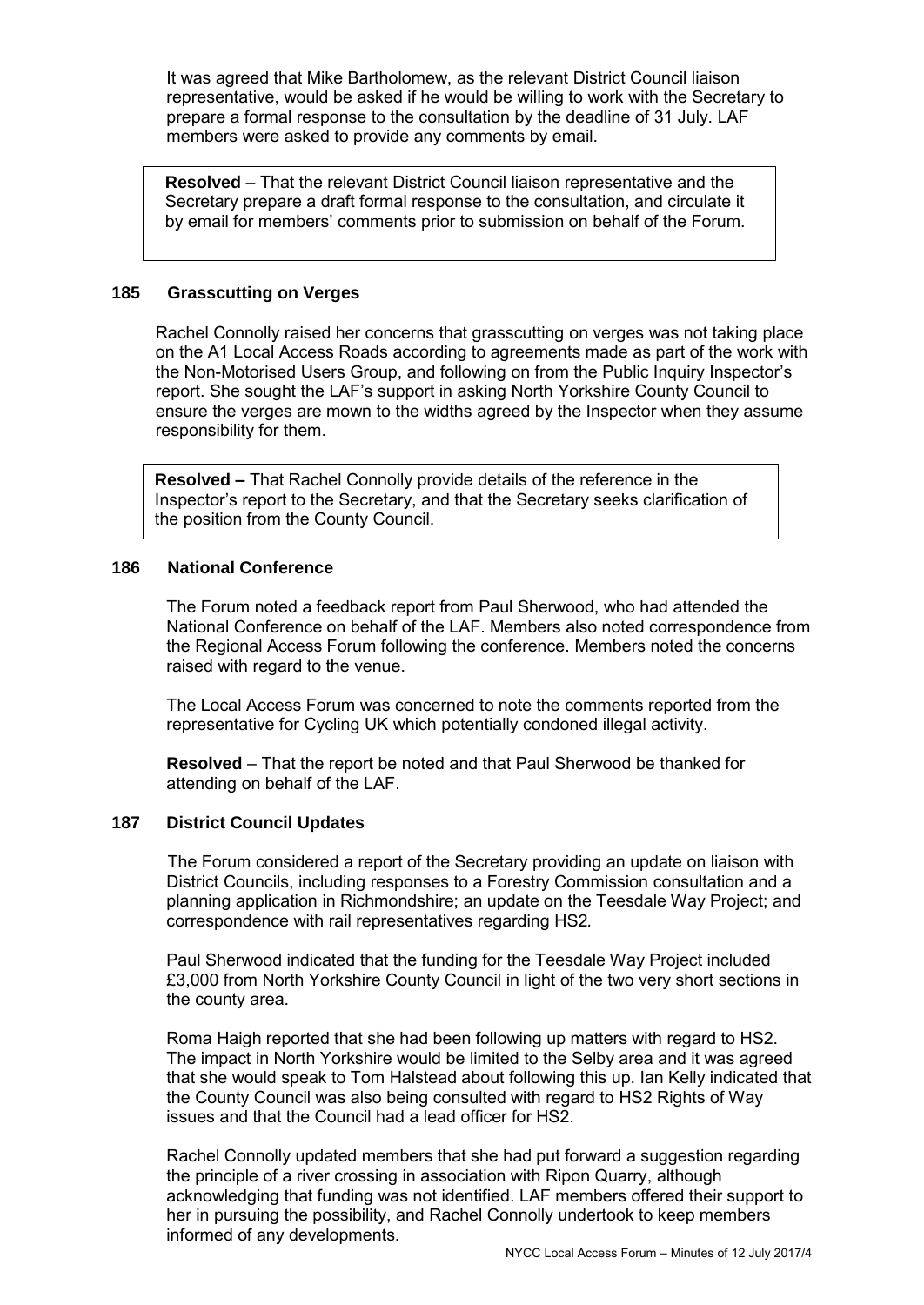Rachel also indicated that there were two current planning application consultations in Hambleton which she considered merited comment by the LAF. It was agreed that the Secretary would circulate her draft submissions for LAF members' comments prior to sending them to Hambleton District Council.

**Resolved** – (a) That the updates on liaison with District Councils be noted.

(b) That the Secretary circulates Rachel's draft submissions in relation to 2 Hambleton planning applications for LAF members' comments prior to submitting them to Hambleton District Council.

## **188 Secretary's Update Report**

 Members noted a report from the Secretary updating the meeting on activity since the last meeting. The report covered the following items:

- Consultation responses since the last meeting the Forum had responded to Hambleton District Council's consultations on Alternative Sites and Green Spaces
- An update on the current position regarding the status of Local Development Plans for each District Council area
- Webpage it was agreed that Paul Sherwood and the Secretary would meet over the summer period to progress this, with a target for completion of the end of 2017
- Partnership the Forum had been invited to nominate a representative to the  $6$ monthly Yorkshire Wolds Way Partnership meetings. Roma Haigh agreed to represent the Forum
- Annual report the usual annual report template had not yet been circulated by Natural England. It was noted that the draft report would either be brought to the October meeting or agreed by email correspondence dependent on the timescale for completion set by Natural England

**Resolved** – (a) That the report be noted.

(b) That the relevant District Council liaison representative be authorised to work with the Chair and the Secretary of the Forum to prepare a draft response on behalf of the LAF to any Local Development Plan consultations with a closing date before the next meeting of the LAF on 11 October 2017. This would then be circulated for consultation by the Secretary and a formal LAF response submitted by the Secretary to meet the deadline for each consultation.

(c) That Roma Haigh represent the Forum on the Yorkshire Wolds Way Partnership.

(d) That the Forum notes the position with regard to the annual report.

## **189 Forward Plan**

The Forum considered a report of the Secretary inviting members to consider items of business for future meetings.

**Resolved –** (a) That the issues identified during the meeting and recorded in the minutes be incorporated into the Forum's Forward Plan.

(b) That the item on cycling be scheduled for October 2017 and the review of the Pathways to Health schools Project be brought forward to January 2018.

Wharfedale Ramblers to accompany the report on data on work completed by (c) Richard Smith agreed to provide information on the work carried out by the Lower volunteers.